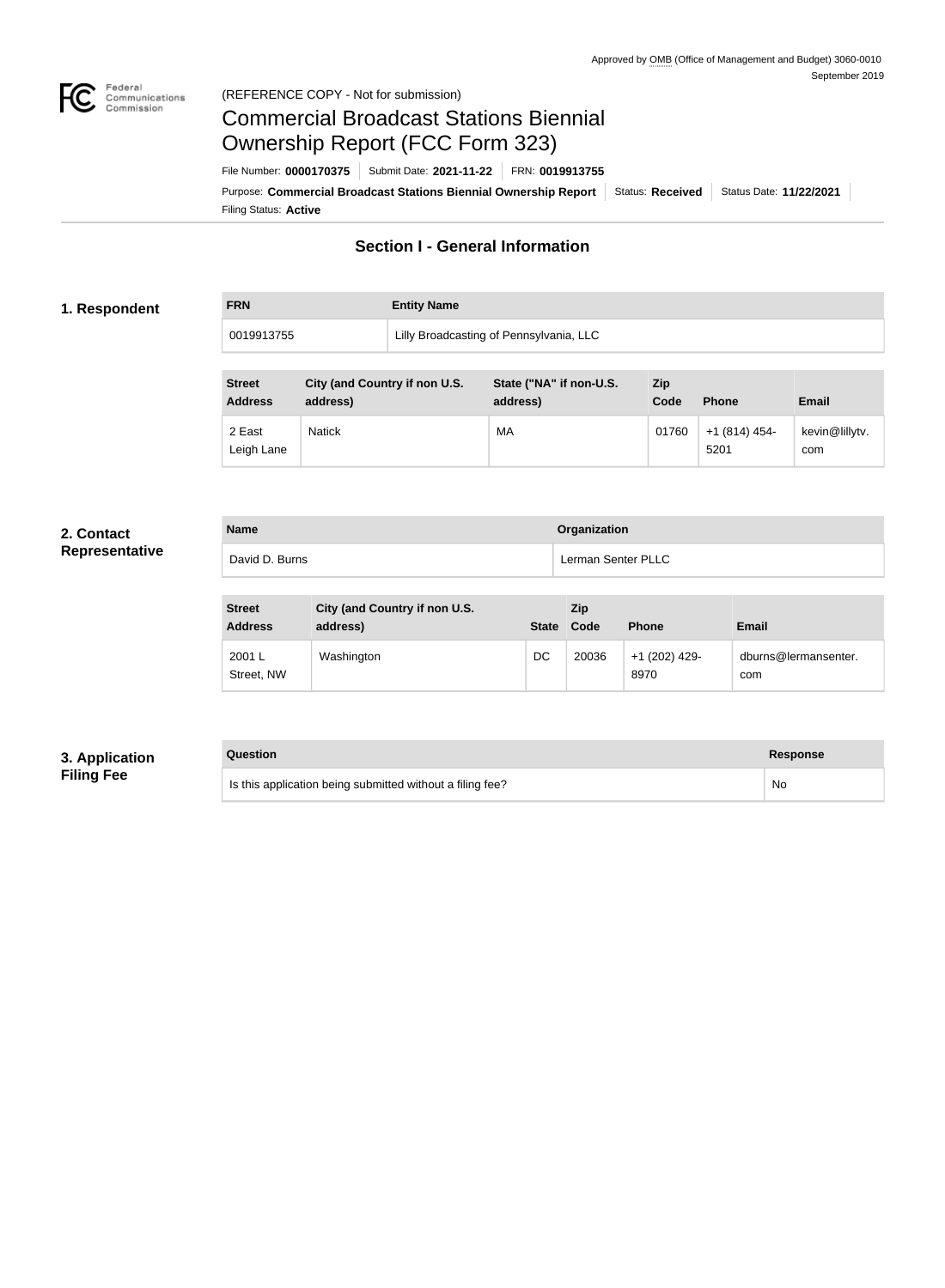| <b>Application Type</b> | <b>Form Number</b> | <b>Fee Code</b> | Quantity | <b>Fee Amount</b> | <b>Subtotal</b> |
|-------------------------|--------------------|-----------------|----------|-------------------|-----------------|
| Biennial                | <b>Form 323</b>    | <b>MAT</b>      |          | 85                | \$85.00         |
|                         |                    | <b>MAR</b>      | 3        | 85                | \$255.00        |
|                         |                    |                 |          | Total             | \$340.00        |

#### **4. Nature of Respondent**

| (a) Provide the following information about the Respondent: |                           |  |  |
|-------------------------------------------------------------|---------------------------|--|--|
| <b>Relationship to stations/permits</b>                     | Licensee                  |  |  |
| <b>Nature of Respondent</b>                                 | Limited liability company |  |  |

#### **(b) Provide the following information about this report:**

| <b>Purpose</b> | Biennial                                                                                                                                                                               |
|----------------|----------------------------------------------------------------------------------------------------------------------------------------------------------------------------------------|
| "As of" date   | 10/01/2021                                                                                                                                                                             |
|                | When filing a biennial ownership report or validating<br>and resubmitting a prior biennial ownership report, this<br>date must be Oct. 1 of the year in which this report is<br>filed. |

#### **5. Licensee(s) and Station(s)**

#### **Respondent is filing this report to cover the following Licensee(s) and station(s):**

| Licensee/Permittee Name                 | <b>FRN</b> |
|-----------------------------------------|------------|
| Lilly Broadcasting of Pennsylvania, LLC | 0019913755 |

| Fac. ID No. | <b>Call Sign</b> | <b>City</b>      | <b>State</b> | <b>Service</b> |
|-------------|------------------|------------------|--------------|----------------|
| 34927       | <b>WRRN</b>      | <b>WARREN</b>    | <b>PA</b>    | FM             |
| 34928       | <b>WICU</b>      | <b>WARREN</b>    | <b>PA</b>    | AM             |
| 34929       | <b>WNAE</b>      | <b>CLARENDON</b> | <b>PA</b>    | FM             |
| 49711       | WSEE-TV          | <b>ERIE</b>      | <b>PA</b>    | <b>DTV</b>     |
| 200153      | <b>W244DY</b>    | <b>WARREN</b>    | <b>PA</b>    | <b>FX</b>      |

## **Section II – Biennial Ownership Information**

**1. 47 C.F.R. Section 73.3613 and Other Documents**

Licensee Respondents that hold authorizations for one or more full power television, AM, and/or FM stations should list all contracts and other instruments set forth in 47 C.F.R. Section 73.3613(a) through (c) for the facility or facilities listed on this report. In addition, attributable Local Marketing Agreements (LMAs) and attributable Joint Sales Agreements (JSAs) must be disclosed by the licensee of the brokering station on its ownership report. If the agreement is an attributable LMA, an attributable JSA, or a network affiliation agreement, check the appropriate box. Otherwise, select "Other." Non-Licensee Respondents, as well as Licensee Respondents that only hold authorizations for Class A television and/or low power television stations, should select "Not Applicable" in response to this question.

| Document Information                  |                                         |  |  |
|---------------------------------------|-----------------------------------------|--|--|
| Description of contract or instrument | CERTIFICATE OF FORMATION, AS AMENDED    |  |  |
| Parties to contract or instrument     | LILLY BROADCASTING OF PENNSYLVANIA, LLC |  |  |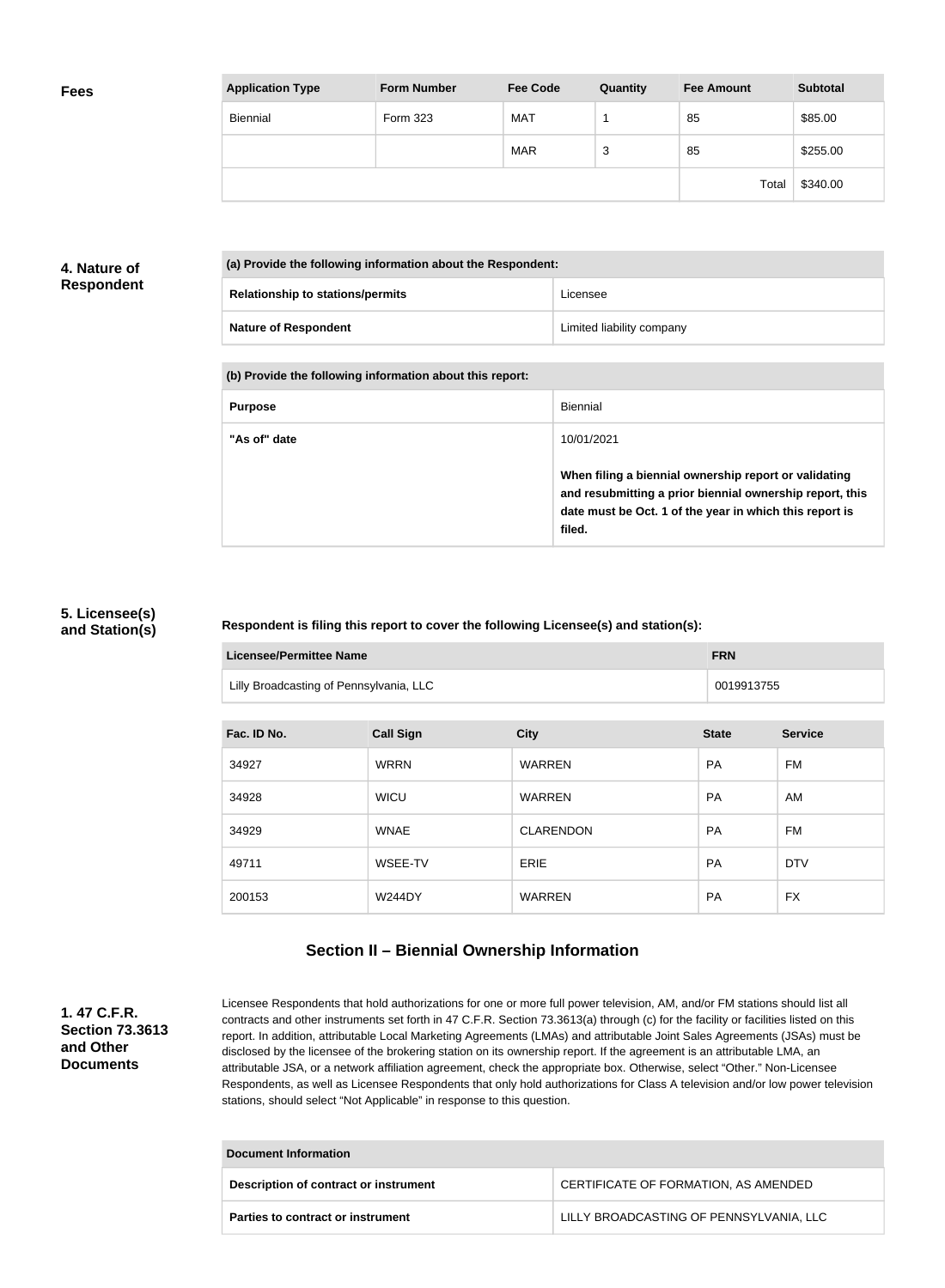| Date of execution                               | 05/2002                                                          |
|-------------------------------------------------|------------------------------------------------------------------|
| Date of expiration                              | No expiration date                                               |
| <b>Agreement type</b><br>(check all that apply) | Other<br>Agreement Type: CERTIFICATE OF FORMATION, AS<br>AMENDED |

#### **Document Information**

| Description of contract or instrument           | LIMITED LIABILITY COMPANY AGREEMENT, AS<br>AMENDED                          |
|-------------------------------------------------|-----------------------------------------------------------------------------|
| Parties to contract or instrument               | LILLY BROADCASTING OF PENNSYLVANIA, LLC                                     |
| Date of execution                               | 05/2002                                                                     |
| Date of expiration                              | No expiration date                                                          |
| <b>Agreement type</b><br>(check all that apply) | Other<br>Agreement Type: LIMITED LIABILITY COMPANY<br>AGREEMENT, AS AMENDED |

#### **Document Information**

| Description of contract or instrument           | Loan Agreement                                                     |
|-------------------------------------------------|--------------------------------------------------------------------|
| Parties to contract or instrument               | Lilly Broadcasting of Pennsylvania, LLC and Elmira Savings<br>Bank |
| Date of execution                               | 05/2019                                                            |
| Date of expiration                              | 05/2024                                                            |
| <b>Agreement type</b><br>(check all that apply) | Other<br><b>Agreement Type: Loan Agreement</b>                     |

| Document Information                            |                                                            |  |  |
|-------------------------------------------------|------------------------------------------------------------|--|--|
| Description of contract or instrument           | <b>Network Affiliation Agreement</b>                       |  |  |
| Parties to contract or instrument               | Lilly Broadcasting of Pennsylvania, L.L.C. and CBS Network |  |  |
| Date of execution                               | 01/2019                                                    |  |  |
| Date of expiration                              | 12/2021                                                    |  |  |
| <b>Agreement type</b><br>(check all that apply) | Network Affiliation Agreement                              |  |  |

## **Document Information Description of contract or instrument** Network Affiliation Agreement **Parties to contract or instrument Example 20 Telluming Lilly Broadcasting of Pennsylvania, L.L.C. and CW Network Date of execution** 07/2014 **Date of expiration** 09/2023 **Agreement type** (check all that apply) Network Affiliation Agreement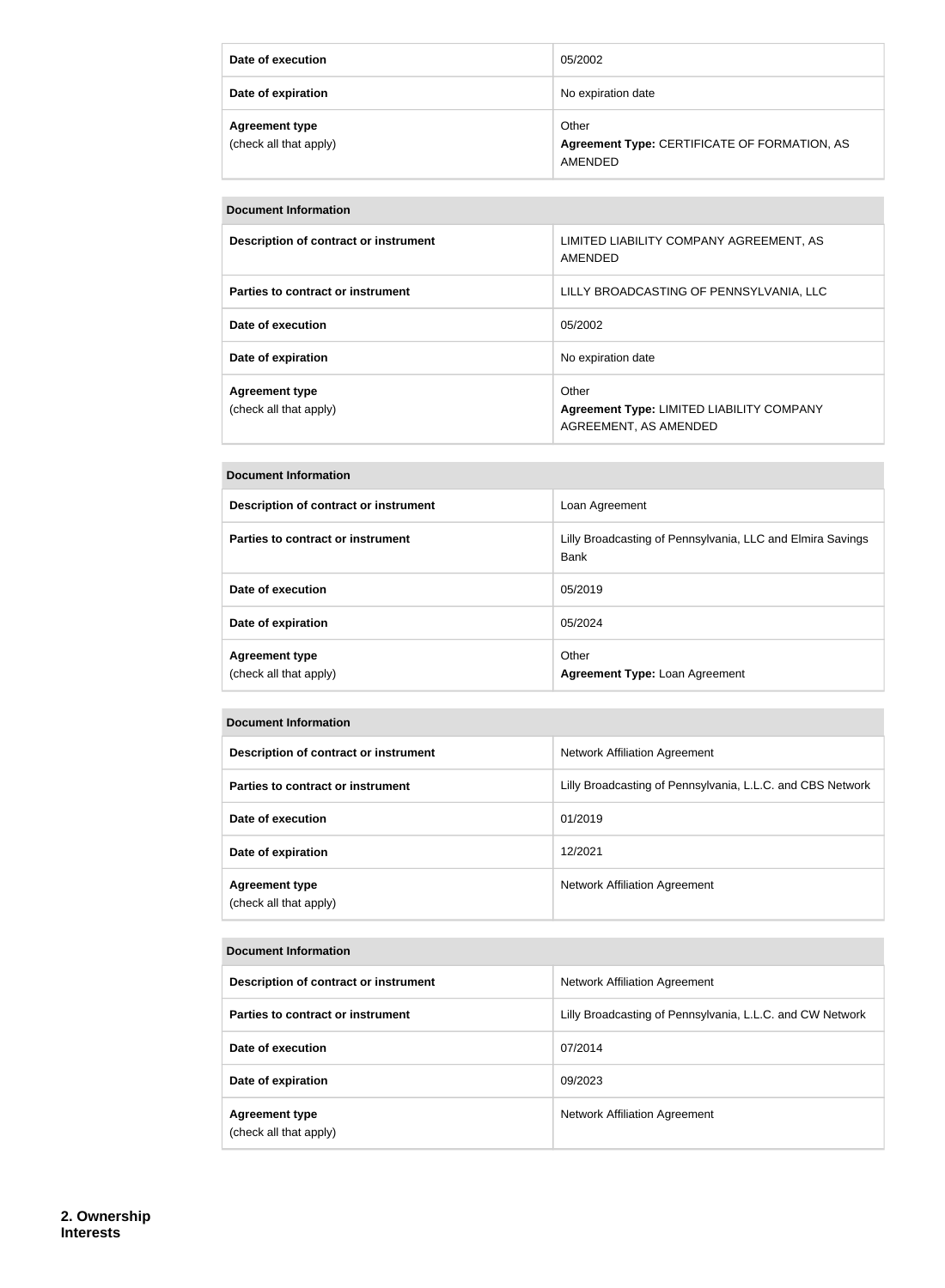**(a)** Ownership Interests. This Question requires Respondents to enter detailed information about ownership interests by generating a series of subforms. Answer each question on each subform. The first subform listing should be for the Respondent itself. If the Respondent is not a natural person, also list each of the officers, directors, stockholders, non-insulated partners, non-insulated members, and any other persons or entities with a direct attributable interest in the Respondent pursuant to the standards set forth in 47 C.F.R. Section 73.3555. (A "direct" interest is one that is not held through any intervening companies or entities.) List each interest holder with a direct attributable interest in the Respondent separately.

Leave the percentage of total assets (Equity Debt Plus) field blank for an interest holder unless that interest holder has an attributable interest in the Respondent solely on the basis of the Commission's Equity Debt Plus attribution standard, 47 C.F.R. Section 73.3555, Note 2(i).

In the case of vertical or indirect ownership structures, list only those interests in the Respondent that also represent an attributable interest in the Licensee(s) for which the report is being submitted.

Entities that are part of an organizational structure that includes holding companies or other forms of indirect ownership must file separate ownership reports. In such a structure do not report, or file a separate report for, any interest holder that does not have an attributable interest in the Licensee(s) for which the report is being submitted.

Please see the Instructions for further detail concerning interests that must be reported in response to this question.

The Respondent must provide an FCC Registration Number for each interest holder reported in response to this question. Please see the Instructions for detailed information and guidance concerning this requirement.

| Ownership information                                   |                                                                                      |                      |                            |
|---------------------------------------------------------|--------------------------------------------------------------------------------------|----------------------|----------------------------|
| <b>FRN</b>                                              | 0019913755                                                                           |                      |                            |
| <b>Entity Name</b>                                      | Lilly Broadcasting of Pennsylvania, LLC                                              |                      |                            |
| <b>Address</b>                                          | PO Box                                                                               |                      |                            |
|                                                         | <b>Street 1</b>                                                                      | 2 East Leigh Lane    |                            |
|                                                         | <b>Street 2</b>                                                                      |                      |                            |
|                                                         | <b>City</b>                                                                          | <b>Natick</b>        |                            |
|                                                         | State ("NA" if non-U.S.<br>address)                                                  | MA                   |                            |
|                                                         | <b>Zip/Postal Code</b>                                                               | 01760                |                            |
|                                                         | Country (if non-U.S.<br>address)                                                     | <b>United States</b> |                            |
| <b>Listing Type</b>                                     | Respondent                                                                           |                      |                            |
| <b>Positional Interests</b><br>(check all that apply)   | Respondent                                                                           |                      |                            |
| <b>Tribal Nation or Tribal</b><br><b>Entity</b>         | Interest holder is not a Tribal nation or Tribal entity                              |                      |                            |
| <b>Interest Percentages</b><br>(enter percentage values | Voting                                                                               | 0.0%                 | <b>Jointly Held?</b><br>No |
| from 0.0 to 100.0)                                      | <b>Equity</b>                                                                        | 0.0%                 |                            |
|                                                         | <b>Total assets (Equity Debt</b><br>Plus)                                            | 0.0%                 |                            |
| that do not appear on this report?                      | Does interest holder have an attributable interest in one or more broadcast stations |                      | Yes                        |

**Ownership Information**

#### **Ownership Information**

| <b>FRN</b>     | 0019913771     |  |
|----------------|----------------|--|
| <b>Name</b>    | Kevin T. Lilly |  |
| <b>Address</b> | PO Box         |  |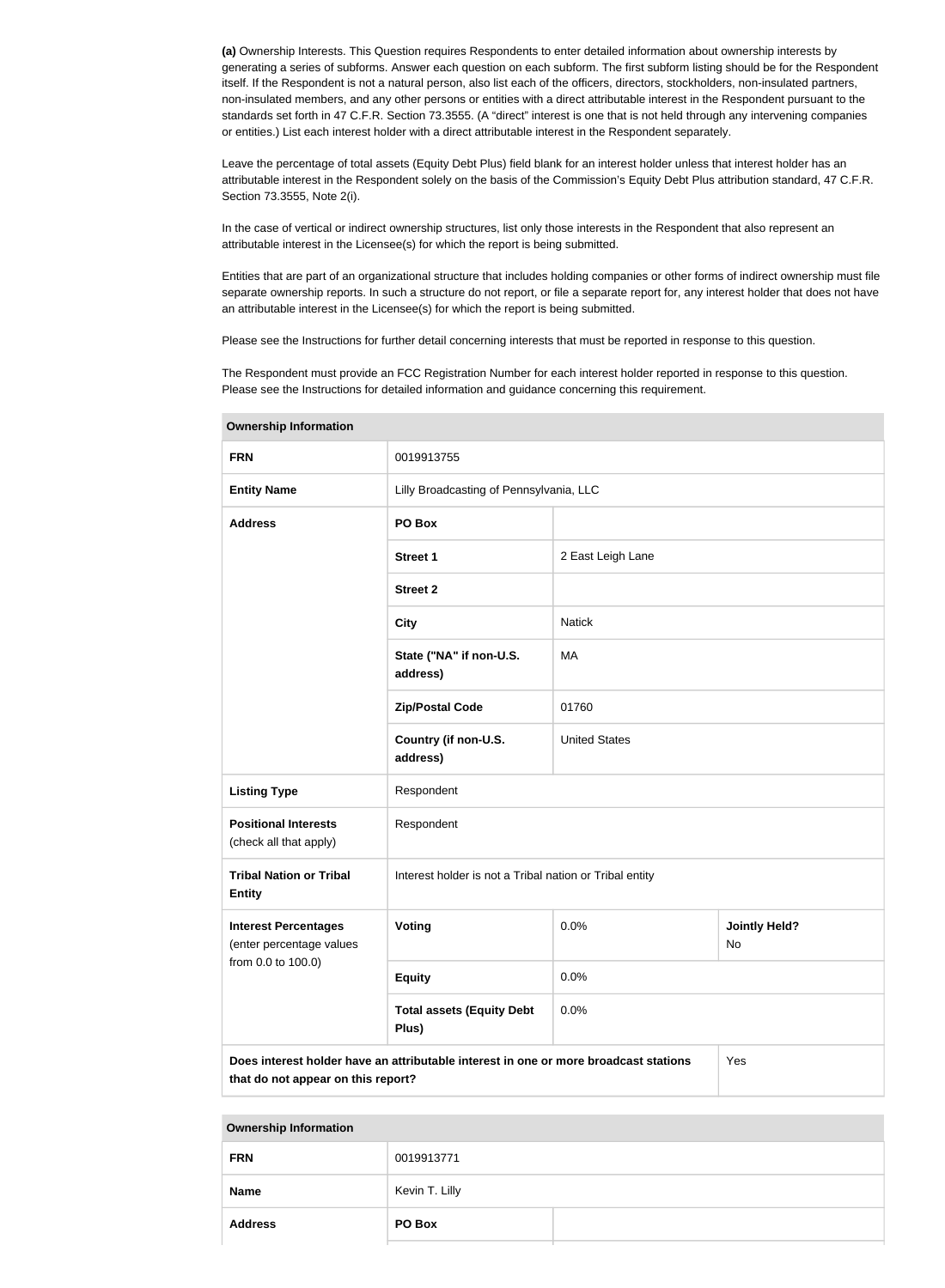|                                                           | <b>Street 1</b>                                                                            | 2 East Leigh Lane      |                                   |
|-----------------------------------------------------------|--------------------------------------------------------------------------------------------|------------------------|-----------------------------------|
|                                                           | <b>Street 2</b>                                                                            |                        |                                   |
|                                                           | <b>City</b>                                                                                | <b>Natick</b>          |                                   |
|                                                           | State ("NA" if non-U.S.<br>address)                                                        | MA                     |                                   |
|                                                           | <b>Zip/Postal Code</b>                                                                     | 01760                  |                                   |
|                                                           | Country (if non-U.S.<br>address)                                                           | <b>United States</b>   |                                   |
| <b>Listing Type</b>                                       | Other Interest Holder                                                                      |                        |                                   |
| <b>Positional Interests</b><br>(check all that apply)     | LC/LLC/PLLC Member                                                                         |                        |                                   |
| Citizenship, Gender,                                      | <b>Citizenship</b>                                                                         | <b>US</b>              |                                   |
| <b>Ethnicity, and Race</b><br><b>Information (Natural</b> | Gender                                                                                     | Male                   |                                   |
| Persons Only)                                             | <b>Ethnicity</b>                                                                           | Not Hispanic or Latino |                                   |
|                                                           | Race                                                                                       | White                  |                                   |
| <b>Interest Percentages</b><br>(enter percentage values   | Voting                                                                                     | 100.0%                 | <b>Jointly Held?</b><br><b>No</b> |
| from 0.0 to 100.0)                                        | <b>Equity</b>                                                                              | 100.0%                 |                                   |
|                                                           | <b>Total assets (Equity Debt</b><br>Plus)                                                  | 0.0%                   |                                   |
| that do not appear on this report?                        | Does interest holder have an attributable interest in one or more broadcast stations       |                        | Yes                               |
|                                                           |                                                                                            |                        |                                   |
|                                                           | (b) Respondent certifies that any interests, including equity, financial, or voting<br>Yes |                        |                                   |

| (b) Respondent certifies that any interests, including equity, financial, or voting | Yes |
|-------------------------------------------------------------------------------------|-----|
| interests, not reported in this filing are non-attributable.                        |     |
| If "No," submit as an exhibit an explanation.                                       |     |